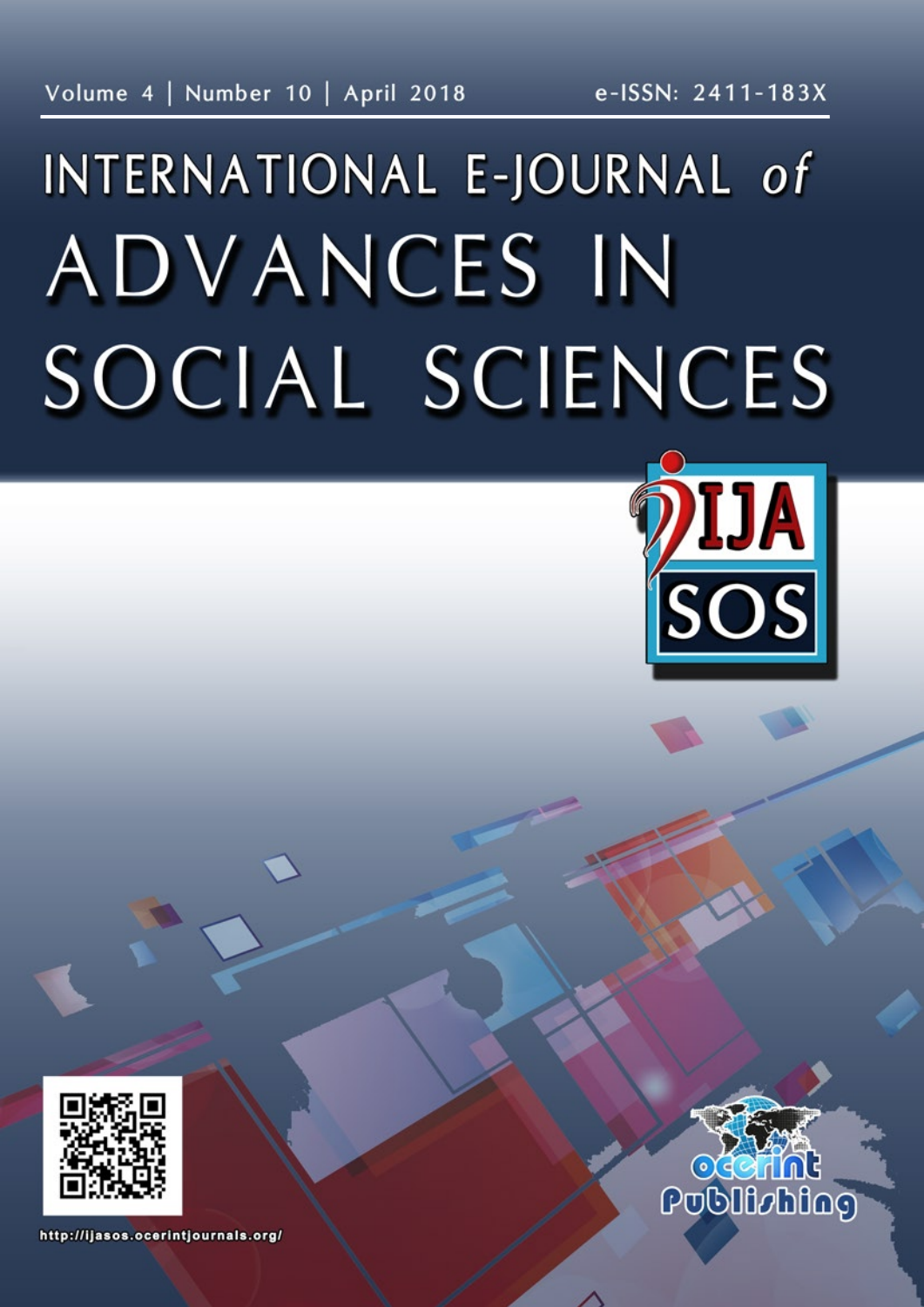

## **International E-Journal of Advances in Social Sciences**

VOLUME: 4, ISSUE: 10, April, 2018 (INT) e-ISSN: 2411-183X, http://ijasos.ocerintjournals.org

**(IJASOS)** is a high quality open access peer reviewed international online journal published triannual (April, August and December) by OCERINT- [International Organization Center of Academic Research.](http://www.ocerints.org/) **IJASOS** welcomes research manuscripts in the field of all social sciences.

**Published and Sponsored by**[: OCERINT International Organization](http://www.ocerints.org/) Center Of Academic Research

**Contact email:** [ijasosjournal@hotmail.com](mailto:ijasosjournal@hotmail.com)

#### **EDITORIAL BOARD**

#### **Editor in Chief**

Prof. Dr. Ferit Uslu, Eskişehir Osmangazi University, Turkey

#### **Assistant Editor**

Dr. Andreas Kotelis, USA

#### **International Editorial Board**

Prof. Dr. Ferit Uslu, Eskişehir Osmangazi University, Turkey

Prof. Dr. Linda H. Chiang, Azusa Pacific University, California, USA

Prof. Dr. Kyria Rebeca Finardi, Federal University of Espirito Santo-Ufes, Brazil

Prof. Dr. Don Ross, Georgia State University, USA

Prof. Dr. Berch Berberoglu, University of Nevada, Reno, USA

Prof. Dr. Otávio Bueno, University of Miami, USA

Prof. Dr. Edward Erwin, University of Miami, USA

Prof. Dr. Antonia Darder, the University of Illinois, Urbana-Champaign, USA

Prof. Dr. Piet Kommers, University of Twente and Utrecht State University, The Netherlands

Prof. Dr. Naji Melhli, Bordeaux University, Angers, France

Prof. Dr. Elfindri, Andalas University, Kampus Limau Manis, Padang, Indonesia

Prof. Dr. Ramayah Thurasamy, School of Management, Universiti Sains Malaysia, Malaysia

Prof. Dr. Balakrishnan Parasuraman, Professor of Management/HR/Industrial Relations at the Faculty of Entrepreneurship and Business, Universiti Malaysia Kelantan (UMK), Malaysia

Prof. Dr. Venelin Terziev, National Military University, Veliko Tarnovo, Bulgaria and University of Rousse, Bulgaria

Assoc. Prof. Dr. Françoise Le Lièvre, Western Catholic University of Angers, France

Dr. Manja Klemenčič, Harvard University, Department of Sociology, Faculty of Arts and Sciences, USA

#### **© 2018 All Rights Reserved**

#### **Disclaimer:**

**IJASOS** make every effort to ensure the accuracy of all the information (the "Content") contained in our publications. However, **IJASOS**, our agents, and our licensors make no representations or warranties whatsoever as to the accuracy, completeness, or suitability for any purpose of the Content. Any opinions and views expressed in this publication are the opinions and views of the authors, and are not the views of or endorsed by **IJASOS**. The publisher cannot be held responsible for the validity or use of the information therein contained. The accuracy of the Content should not be relied upon and should be independently verified with primary sources of information. **IJASOS** shall not be liable for any losses, actions, claims, proceedings, demands, costs, expenses, damages, and other liabilities whatsoever or howsoever caused arising directly or indirectly in connection with, in relation to or arising out of the use of the Content.

#### **(INT) e-ISSN: 2411-183X**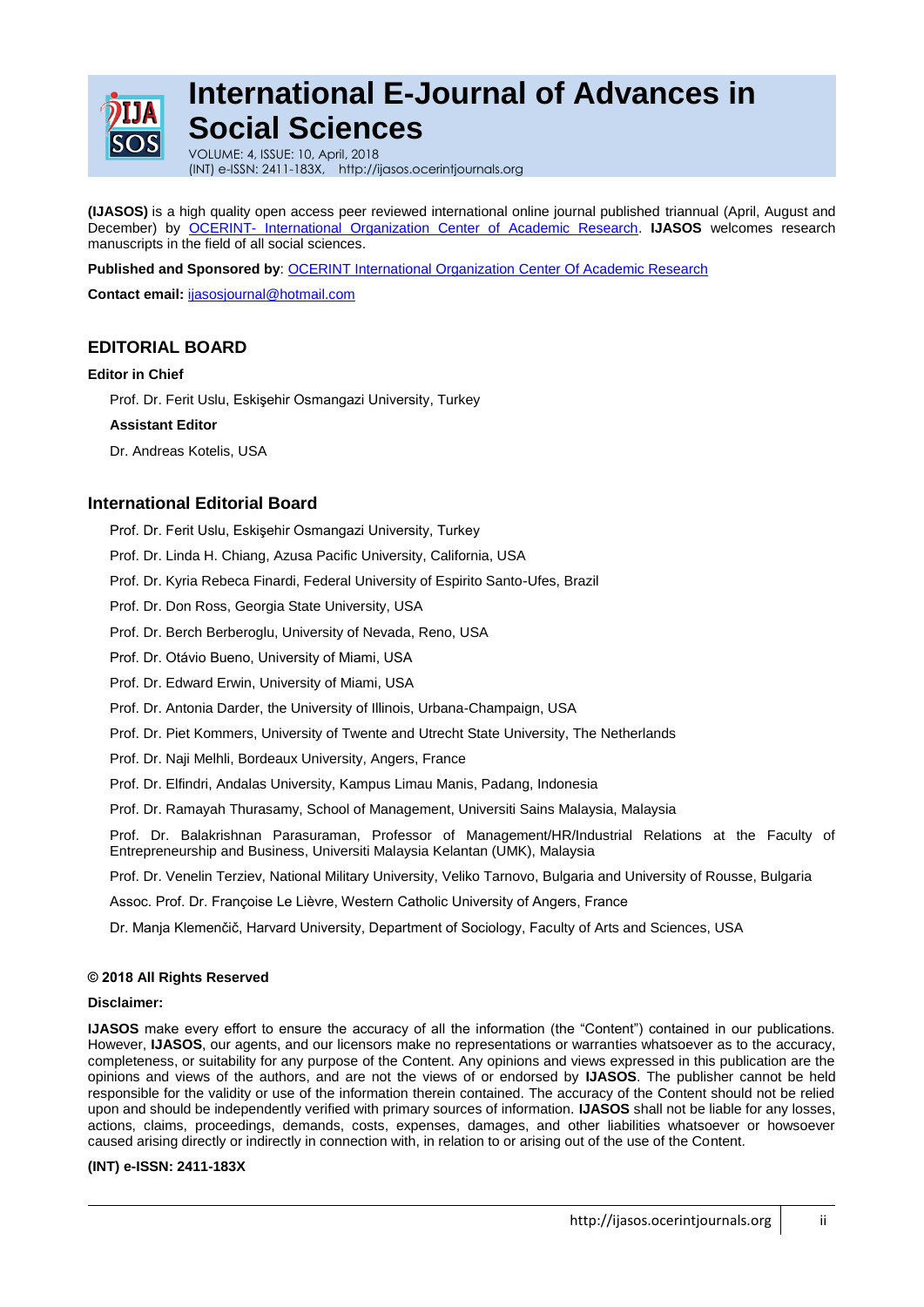

## **International E-Journal of Advances in Social Sciences**

VOLUME: 4, ISSUE: 10, April, 2018 (INT) e-ISSN: 2411-183X, http://ijasos.ocerintjournals.org

### **TABLE OF CONTENTS**

- **1.** [EFFICIENT MANAGEMENT AS OPTIMIZATION OF THE ORGANIZATION](http://ijasos.ocerintjournals.org/issue/36555/415490) / *Venelin Tarziev, Marin Georgiev* / Pages: 6-15
- **2.** [CONTENT CONSUMPTION ON THE INTERNET AMONG HIGHER EDUCATION STUDENTS –](http://ijasos.ocerintjournals.org/issue/36555/415491) [PRELIMINARY RESULTS OF A PROJECT AT A HIGHER EDUCATION SCHOOL IN PORTUGAL](http://ijasos.ocerintjournals.org/issue/36555/415491) / *Sónia Ferreira, Salomé Morais, Teresa Gouveia, Filomena Sobral, Cristina Gomes* / Pages: 16-22
- **3.** [THE EFFECTS OF SOCIAL MEDIA ON YOUTH"S INTERPERSONAL COMMUNICATION IN UAE](http://ijasos.ocerintjournals.org/issue/36555/415493) / *Viola Gjylbegaj, Osama Jararaa* / Pages: 23-29
	- **4.** [PARENTS PERCEPTION OF E-LEARNING IN ABU DHABI SCHOOLS IN UNITED ARAB](http://ijasos.ocerintjournals.org/issue/36555/415513)  [EMIRATES](http://ijasos.ocerintjournals.org/issue/36555/415513) / *Asma Khaleel Abdallah* / Pages: 30-41
- **5.** [THE ZONES OF TURBULENCE IN THE RUSSIAN AUDIT MARKET](http://ijasos.ocerintjournals.org/issue/36555/415516) / *Karagod V.S., Golubeva N.A., Erokhina E.I*. / Pages: 42-48
- **6.** [CUSTOMER SERVICE STANDARDS](http://ijasos.ocerintjournals.org/issue/36555/415520) / *Venelin Tarziev, Vanya Banabakova, Marin Georgiev* / Pages: 49-55
	- **7.** [COMPARATIVE ANALYSIS OF THE MANAGEMENT ACTIVITY TRAINING OF THE CADETS,](http://ijasos.ocerintjournals.org/issue/36555/415524)  [STUDYING IN THE LOGISTIC SPECIALIZATIONS](http://ijasos.ocerintjournals.org/issue/36555/415524) / *Neno Hristov, Pavlin Glushkov* / Pages: 56-62
	- **8.** [POSSIBILITIES FOR DETERMINING CUSTOMER'S PROFITABILITY](http://ijasos.ocerintjournals.org/issue/36555/415527) / *Venelin Tarziev, Vanya Banabakova, Marin Georgiev* / Pages: 63-69
- **9.** [SOME ASPECTS REGARDING THE DISPLAY OF THE ORGANIZATIONAL ACTIVITY AT WORK OF](http://ijasos.ocerintjournals.org/issue/36555/415529)  [THE LOGISTIC OFFICERS](http://ijasos.ocerintjournals.org/issue/36555/415529) / *Neno Hristov, Pavlin Glushkov* / Pages: 70-76

**10.** [THE RELATION BETWEEN THE MIGRATION, POPULATION AGING, LABOR FORCE](http://ijasos.ocerintjournals.org/issue/36555/415535)  [PRODUCTIVITY AND ECONOMIC GROWTH: AN ANALYSIS FOR BULGARIA](http://ijasos.ocerintjournals.org/issue/36555/415535) / *Venelin Terziev, Hamit Can* / Pages: 77-83

**11.** [THE ROLE OF THE BALANCED SCORECARD AS A TOOL OF STRATEGIC](http://ijasos.ocerintjournals.org/issue/36555/417696) MANAGEMENT AND [CONTROL](http://ijasos.ocerintjournals.org/issue/36555/417696) / *Vanya Banabakova, Marin Georgiev* / Pages: 84-99

- **12.** [INTERNATIONALIZATION PROCESS OF FIRMS FROM DEVELOPING COUNTRY: AN EMPIRICAL](http://ijasos.ocerintjournals.org/issue/36555/417700)  [EVIDENCE OF UAE FAMILY BUSINESS FIRMS](http://ijasos.ocerintjournals.org/issue/36555/417700) / *Muhamad Sham Shahkat Ali, Amiruddin Ahamat* / Pages: 100-106
	- **13.** [THE WORD OF "BASAR" IN QURAN AND ITS SYNONYM: COMPARATIVE STUDY BETWEEN](http://ijasos.ocerintjournals.org/issue/36555/417701)  [QURAN CORPUS AND AL-MU"JAM AL-MUFAHRAS LI ALFAZ AL-QURAN](http://ijasos.ocerintjournals.org/issue/36555/417701) / *Mohamed Akhiruddin Ibrahim, Hishomudin Ahmad, Robiatul Adawiyah Mohd, Muhammad Widus Sempo, Nur Farhana Baharuddin* / Pages: 107-113
	- **14.** [THE WORD OF "BASAR" AND ITS MERONYM IN QURAN: COMPARATIVE STUDY BETWEEN](http://ijasos.ocerintjournals.org/issue/36555/417702)  [QURANIC DICTIONARIES](http://ijasos.ocerintjournals.org/issue/36555/417702) / *Mohamed Akhiruddin Ibrahim, Hishomudin Ahmad, Robiatul Adawiyah Mohd, Muhammad Widus Sempo, Nur Farhana Baharuddin* / Pages: 114-119

**15.** [ISRAELI-PALESTINIAN RELATIONS: WAGING FOR PEACE OR LOST DESPERATELY](http://ijasos.ocerintjournals.org/issue/36555/417704) / *Elena TIlovska Kechedji* / Pages: 120-129

**16.** [THE EVALUATION OF CREDIT MANAGEMENT ON THE PERFORMANCE OF SMALL-SCALE](http://ijasos.ocerintjournals.org/issue/36555/417706)  [ENTERPRISES IN NIGERIA](http://ijasos.ocerintjournals.org/issue/36555/417706) / *Abayomi Adewale Adedeji, Joseph N. Taiwo, Tolulope Ikumapayi,*